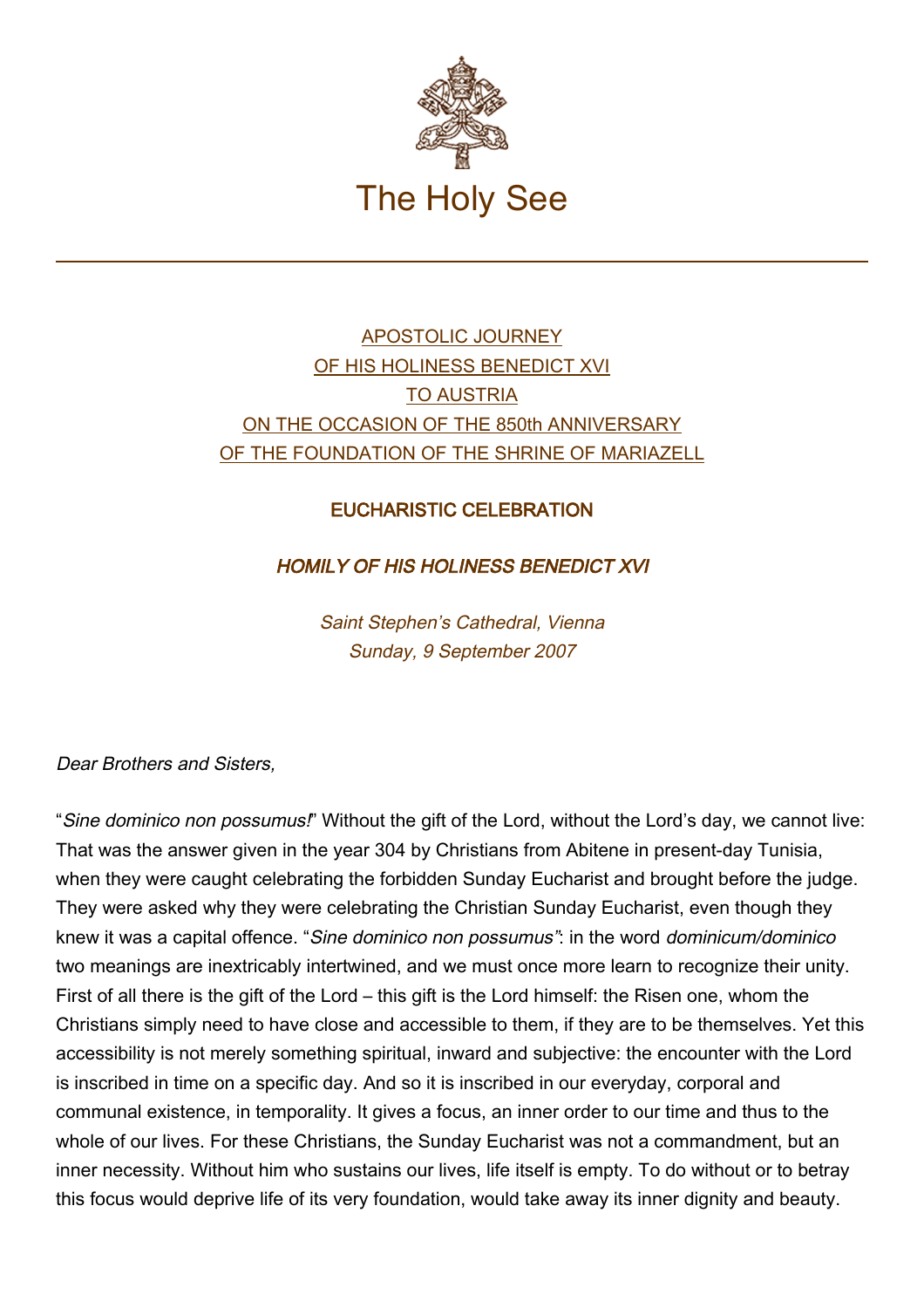Does this attitude of the Christians of that time apply also to us who are Christians today? Yes, it does, we too need a relationship that sustains us, that gives direction and content to our lives. We too need access to the Risen one, who sustains us through and beyond death. We need this encounter which brings us together, which gives us space for freedom, which lets us see beyond the bustle of everyday life to God's creative love, from which we come and towards which we are travelling.

Of course, if we listen to today's Gospel, if we listen to what the Lord is saying to us, it frightens us: "Whoever of you does not renounce all that he has and all links with his family cannot be my disciple." We would like to object: What are you saying, Lord? Isn't the family just what the world needs? Doesn't it need the love of father and mother, the love between parents and children, between husband and wife? Don't we need love for life, the joy of life? And don't we also need people who invest in the good things of this world and build up the earth we have received, so that everyone can share in its gifts? Isn't the development of the earth and its goods another charge laid upon us? If we listen to the Lord more closely, and above all if we listen to him in the context of everything he is saying to us, then we understand that Jesus does not demand the same from everyone. Each person has a specific task, to each is assigned a particular way of discipleship. In today's Gospel, Jesus is speaking directly of the specific vocation of the Twelve, a vocation not shared by the many who accompanied Jesus on his journey to Jerusalem. The Twelve must first of all overcome the scandal of the Cross, and then they must be prepared truly to leave everything behind; they must be prepared to assume the seemingly absurd task of travelling to the ends of the earth and, with their minimal education, proclaiming the Gospel of Jesus Christ to a world filled with claims to erudition and with real or apparent education – and naturally also to the poor and the simple. They must themselves be prepared to suffer martyrdom in the course of their journey into the vast world, and thus to bear witness to the Gospel of the Crucified and Risen Lord. If Jesus's words on this journey to Jerusalem, on which a great crowd accompanies him, are addressed in the first instance to the Twelve, his call naturally extends beyond the historical moment into all subsequent centuries. He calls people of all times to count exclusively on him, to leave everything else behind, so as to be totally available for him, and hence totally available for others: to create oases of selfless love in a world where so often only power and wealth seem to count for anything. Let us thank the Lord for giving us men and women in every century who have left all else behind for his sake, and have thus become radiant signs of his love. We need only think of people like Benedict and Scholastica, Francis and Clare of Assisi, Elizabeth of Hungary and Hedwig of Silesia, Ignatius of Loyola, Teresa of Avila, and in our own day, Mother Teresa and Padre Pio. With their whole lives, these people have become a living interpretation of Jesus's teaching, which through their lives becomes close and intelligible to us. Let us ask the Lord to grant to people in our own day the courage to leave everything behind and so to be available to everyone.

Yet if we now turn once more to the Gospel, we realize that the Lord is not speaking merely of a few individuals and their specific task; the essence of what he says applies to everyone. The heart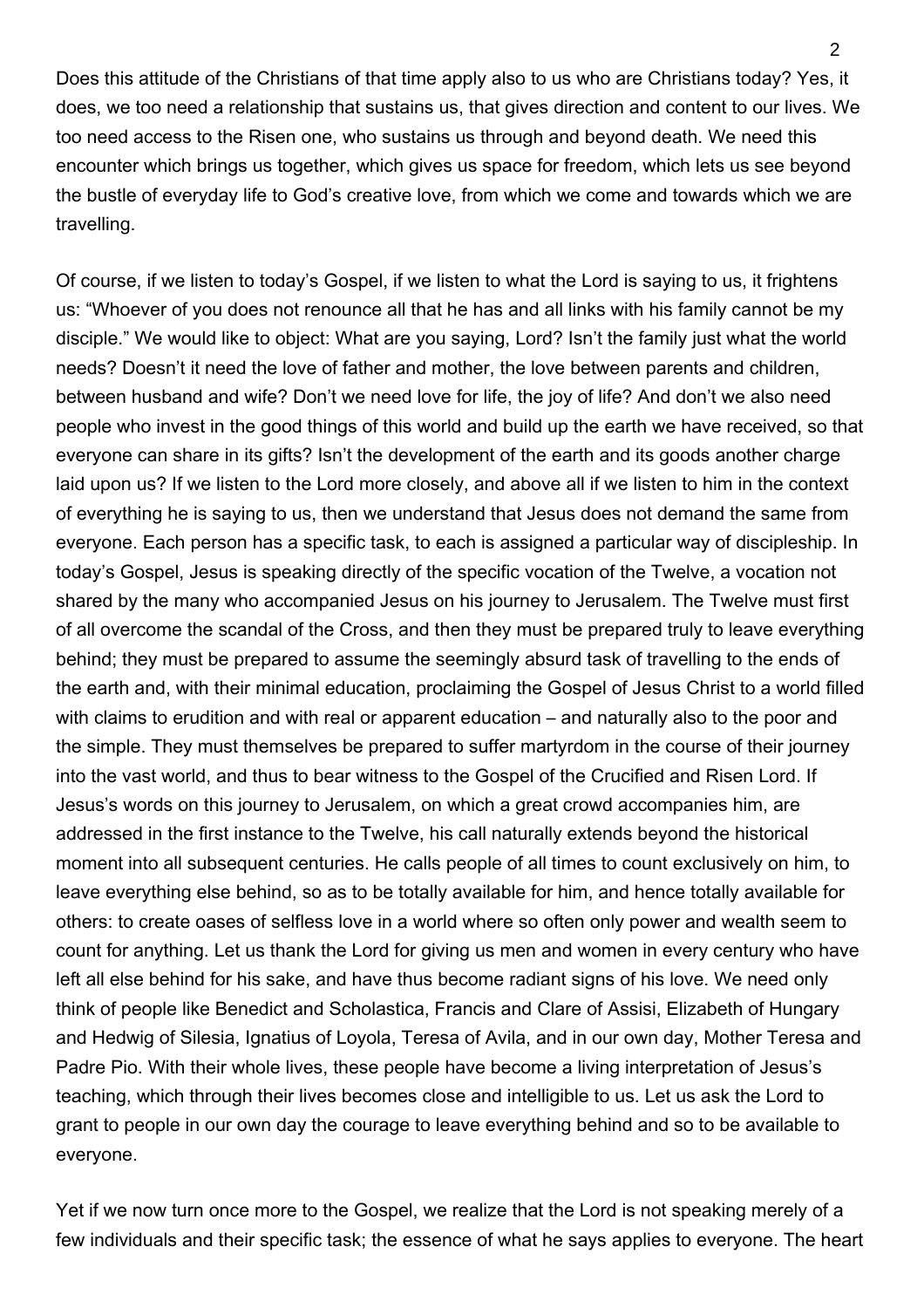of the matter he expresses elsewhere in these words: "For whoever would save his life will lose it; and whoever loses his life for my sake, he will save it. For what does it profit a man if he gains the whole world and loses or forfeits himself?" (Lk 9:24f.). Whoever wants to keep his life just for himself will lose it. Only by giving ourselves do we receive our life. In other words: only the one who loves discovers life. And love always demands going out of oneself, it always demands leaving oneself. Anyone who looks just to himself, who wants the other only for himself, will lose both himself and the other. Without this profound losing of oneself, there is no life. The restless craving for life, so widespread among people today, leads to the barrenness of a lost life. "Whoever loses his life for my sake … ", says the Lord: a radical letting-go of our self is only possible if in the process we end up, not by falling into the void, but into the hands of Love eternal. Only the love of God, who loses himself for us and gives himself to us, makes it possible for us also to become free, to let go, and so truly to find life. This is the heart of what the Lord wants to say to us in the seemingly hard words of this Sunday's Gospel. With his teaching he gives us the certainty that we can build on his love, the love of the incarnate God. Recognition of this is the wisdom of which today's reading speaks to us. Once again, we find that all the world's learning profits us nothing unless we learn to live, unless we discover what truly matters in life.

"Sine dominico non possumus!" Without the Lord and without the day that belongs to him, life does not flourish. Sunday has been transformed in our Western societies into the week-end, into leisure time. Leisure time is something good and necessary, especially amid the mad rush of the modern world; each of us knows this. Yet if leisure time lacks an inner focus, an overall sense of direction, then ultimately it becomes wasted time that neither strengthens nor builds us up. Leisure time requires a focus – the encounter with him who is our origin and goal. My great predecessor in the see of Munich and Freising, Cardinal Faulhaber, once put it like this: Give the soul its Sunday, give Sunday its soul.

Because Sunday is ultimately about encountering the risen Christ in word and sacrament, its span extends through the whole of reality. The early Christians celebrated the first day of the week as the Lord's day, because it was the day of the resurrection. Yet very soon, the Church also came to realize that the first day of the week is the day of the dawning of creation, the day on which God said: "Let there be light" (Gen 1:3). Therefore Sunday is also the Church's weekly feast of creation – the feast of thanksgiving and joy over God's creation. At a time when creation seems to be endangered in so many ways through human activity, we should consciously advert to this dimension of Sunday too. Then, for the early Church, the first day increasingly assimilated the traditional meaning of the seventh day, the Sabbath. We participate in God's rest, which embraces all of humanity. Thus we sense on this day something of the freedom and equality of all God's creatures.

In this Sunday's Opening Prayer we call to mind firstly that through his Son God has redeemed us and made us his beloved children. Then we ask him to look down with loving-kindness upon all who believe in Christ and to give us true freedom and eternal life. We ask God to look down with